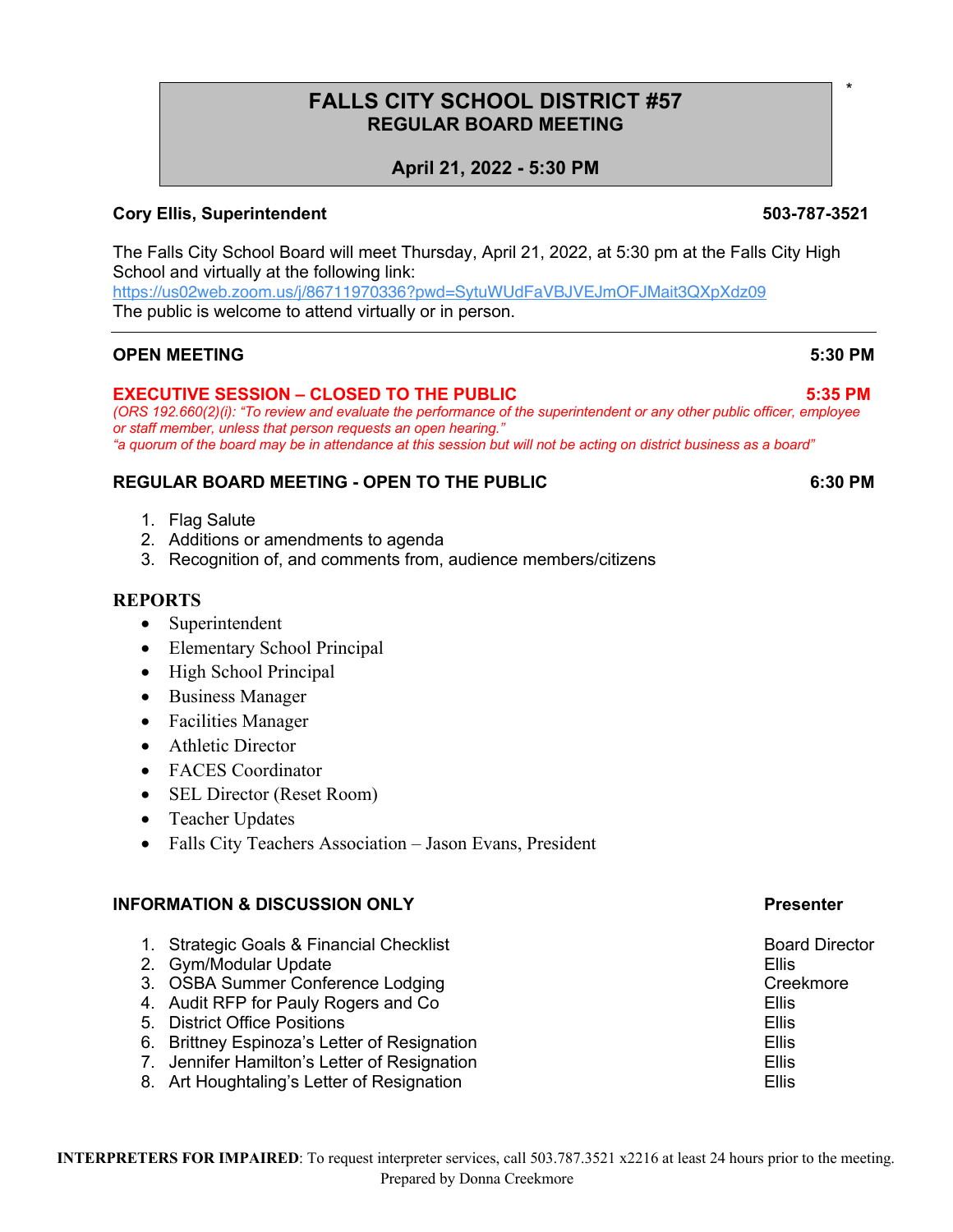# **ACTION ITEMS**

|  |  | 1. Approve Consent Agenda |  |
|--|--|---------------------------|--|
|--|--|---------------------------|--|

- February 16, 2022, Minutes
- March 8, 2022, Minutes
- March 15, 2022, Minutes
- March 2022, Disbursements
	- Accounts Payable: Check numbers 6343 6410 in the amount of \$120,503.82
	- Payroll Expenses: Checks and Direct Deposits in the amount of \$289,865.01

*Moved by:* 

*Seconded by:*

**2. Approve the Audit for Pauly Rogers and Co.**

*Moved by:* the contract of the contract of the contract of

*Seconded by:*

**3. Approve District Office Position Hires**

*Moved by:*

*Seconded by:*

**4. Accept Brittney Espinoza's Resignation**

*Moved by:*

*Seconded by:*

**5. Accept Jennifer Hamilton's Resignation**

*Moved by:*

*Seconded by:*

<u> 1980 - Andrea Brand, amerikansk politik (</u>